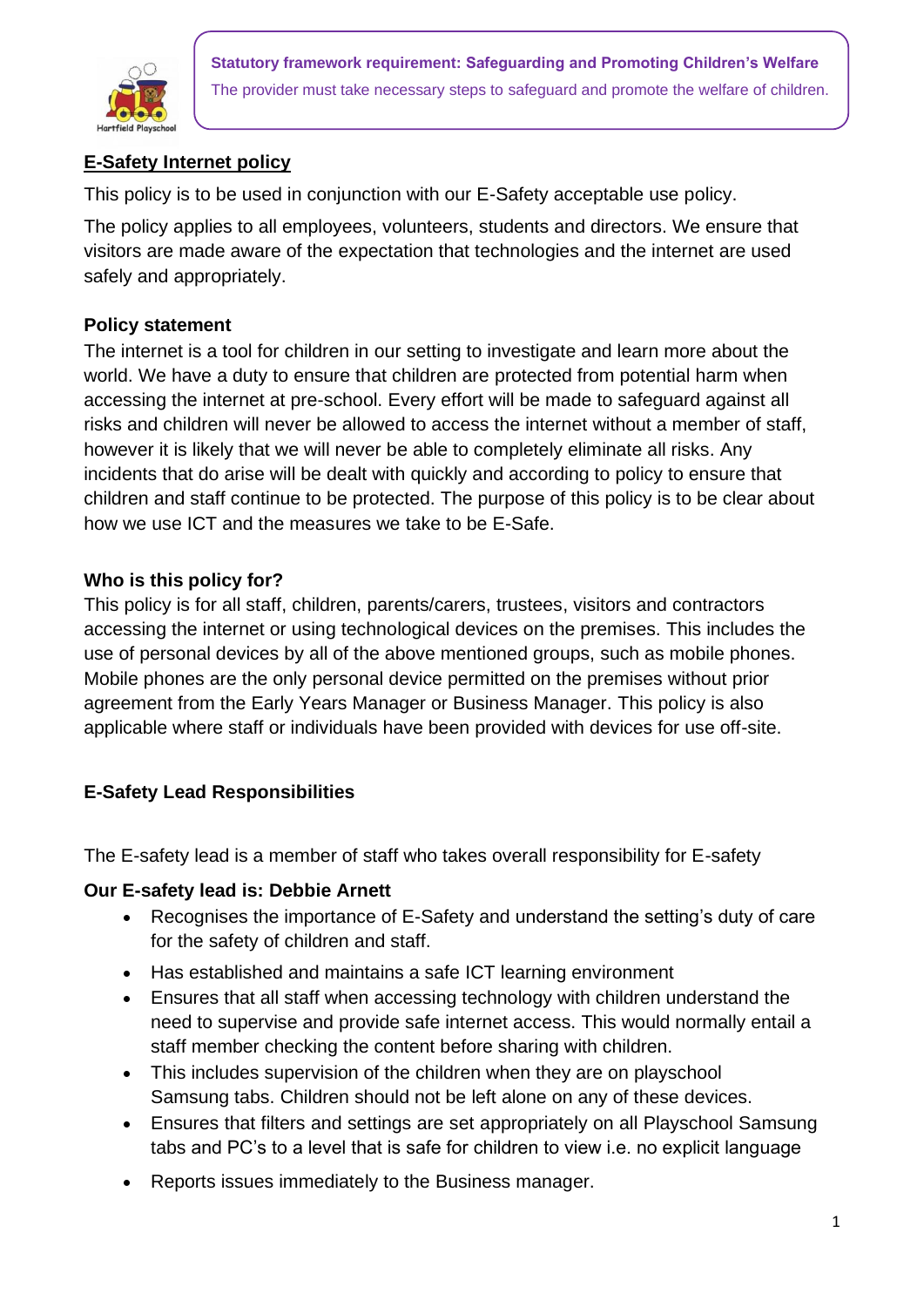

- Cascades/delivers staff training according to new and emerging technologies so that the correct E-Safety information is being shared.
- Keeps an E-Safety Incident Log to record any incidents and how they were dealt with.
- From time to time makes unannounced checks on staff when they are using IT equipment, to ensure it is being used appropriately.
- Offers guidance and resources to staff to ensure that they can provide a safe and secure online environment for all children in their care.
- Raises awareness amongst staff and parents of the potential risks associated with online technologies, whilst also highlighting the many educational and social benefits.
- Provides rules for staff on acceptable use (as detailed in our Acceptable Use Policy) to guide all users in their online experiences.
- Ensures that staff are clear about procedures for misuse of any technologies both within and beyond the early years setting.

# **Management Responsibilities**

The Early Years Manager has overall responsibility for E-Safety as part of the wider remit of safeguarding and child protection. To meet these responsibilities the manager has designated an E-Safety Lead to implement policies, procedures, staff training and take the lead responsibility for ensuring E-Safety is addressed appropriately. All staff members, students, volunteers and visitors should be aware of who holds this post within the setting. The manager:

- Provides a safe, secure and appropriately filtered internet connection for staff and children within the setting.
- Provide resources and time for the E-Safety lead and staff team to be trained and updated as appropriate.
- Ensures that any equipment which holds sensitive or confidential information and leaves the premises (e.g. Samsung tabs, back up device) are password protected.
- Ensures that E-safety is a standard agenda item on all staff and directors meeting agendas.
- Ensures the E-safety is embedded within all child protection training, guidance and practices.
- Ensures that all staff, volunteers, students and directors have read, understood and signed to say that they will adhere to the Acceptable Use Policy as part of their induction.

## **Staff (including volunteers) Responsibilities**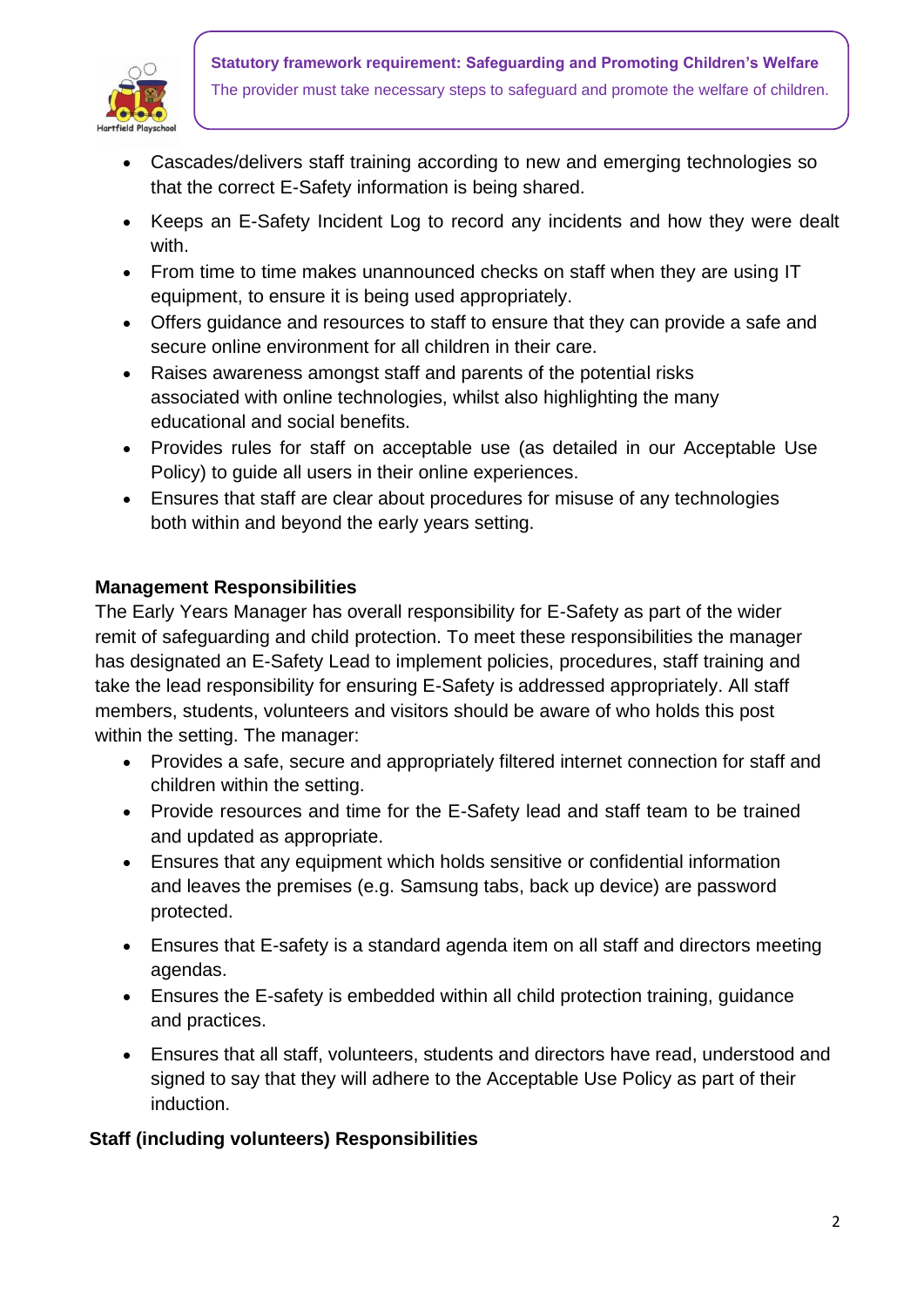

- All staff have a shared responsibility to ensure that children are able to use IT equipment safely, under constant supervision.
- Read and abide to our Acceptable Use Policy.

# **Broadband and Age Appropriate Filtering**

Broadband provision is essential to the running of an early years setting, not only for communication with parents and carers but also providing access to a wealth of resources and support. Our service provider is British Telecom. We use internet enabled devices – Samsung Tabs or similar, PC's to enhance the learning experience of children and to maintain our online observation and assessment tool called Tapestry. Great care is taken to ensure that safe and secure internet access, appropriate for both adults and children accessed.

- Parental controls are established on all internet enabled devices that children have access to, blocking or preventing access to any harmful, illegal or inappropriate content.
- All Samsung tabs and PC's are password protected and are only used by the children under adult supervision.
- The children's computers have no internet access.

### **Email Use**

- For the purpose of running our setting we have an office [email:](mailto:office@rotherfieldpre) [office@hartfieldplayschool.co.uk](mailto:office@hartfieldplayschool.co.uk) and the Early Years Manager email:earlyyearsmanager@hartfieldplayschool.co.uk Emails for these addresses are sent and received on the two office laptop PC's, which are normally used by the Business Manager and Early Years manager. Both the Business Manager and Early Years Manager also receives these emails remotely, to provide support and keep communication available when the Playschool is shut but on password protected devices.
- When group emails to parents are sent the BCC option is selected so that emails are not shared and made public.
- All emails should be professional in tone and checked carefully before sending, just as an official letter would be.
- We do not use e-mail to provide information regarding specific children. However parents are welcome to contact us via e-mail in regard to absences, sessions etc.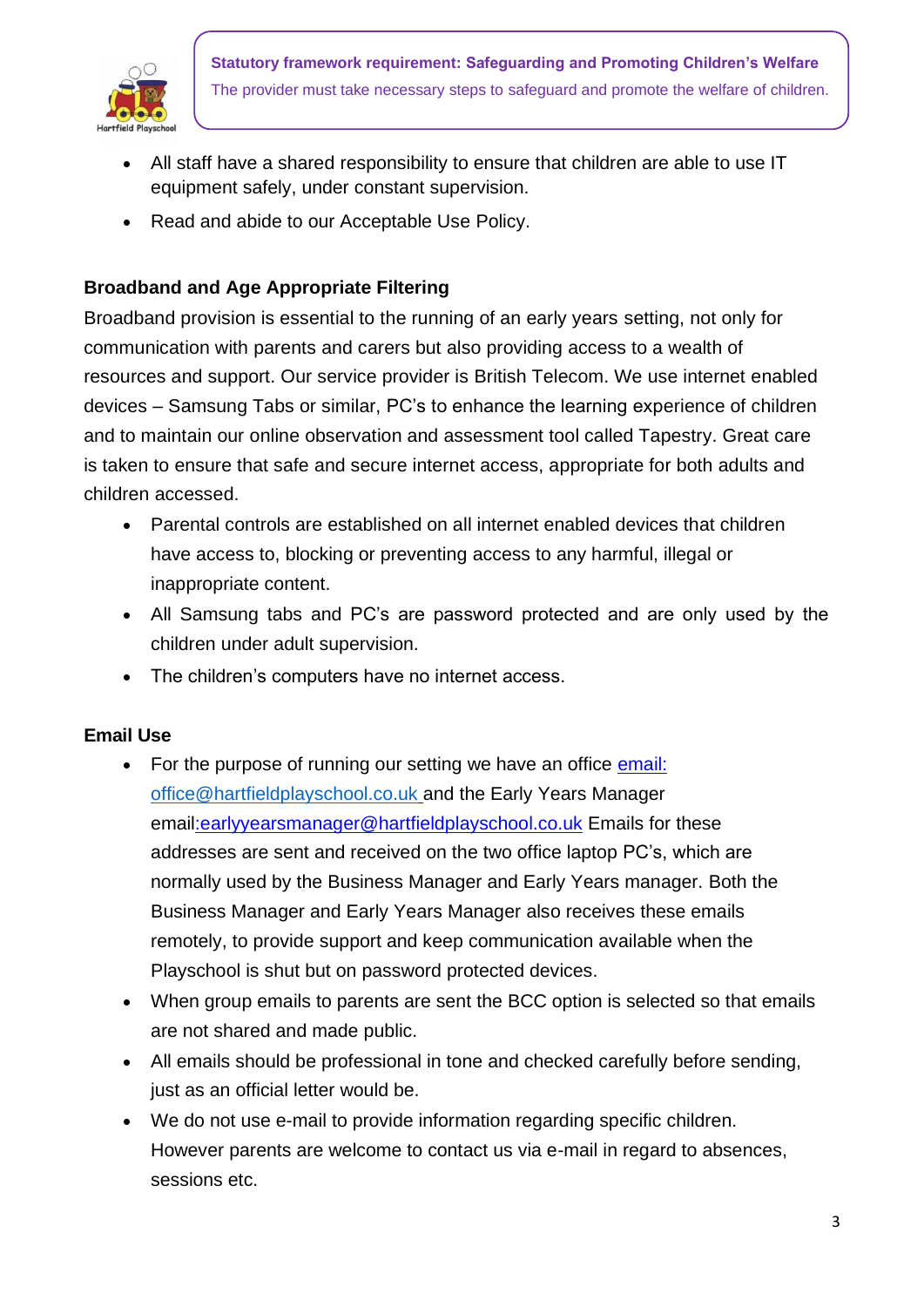

#### **Playschool Website**

### **[www.hartfieldplayschool.co.uk](http://www.hartfieldplayschool.co.uk/)**

The same principals will be applied to the virtual presence of the Playschool as those which apply to the physical presence to ensure that every child in Playschools care is safe. We ensure no individual child can be identified or contacted either via the Playschool website or as a result of a visitor using it. The website does not include personal details or names of any children or adults in photographs (with the exception of the staff and directors page). We obtain written permission from parents and carers at the time of registration to use their children's images in photos and videos on the website.

Purpose of our web site:

- A digital face for the Playschool. To provide information for parents, prospective parents, staff and other professionals.
- Communication
- Maintenance: The registration, framework, structure, maintenance and loading of content is the responsibility of Debbie Arnett, Early Years Manager, as well as Sarah Adams the Business Manager.
- Published Content: Debbie Arnett will take overall editorial responsibility and ensure that content is accurate, appropriate and:
- Complies with the Playschool Policies.
- Meets the requirements of the General Data Protection Act 2018.
- Fairly represents the Playshool aims and objectives.
- Provides useful and relevant information
- Does not offend through language or images.
- Is regularly checked and updated

### Links

The website offers links to relevant websites including – Ofsted, East Sussex County Council and Tapestry

## **Social Networking Sites and Staff**

The Playschool has a Facebook page to promote fundraising activities and events. Due to the public nature of social networking and the inability to keep content truly private, great care must be taken in the management of this page. Best practice guidance states:

- Identifiable images of children should not be used on social networking sites.
- Staff should not link their personal social networking accounts to the setting's page.
- Privacy settings are set to maximum and checked regularly.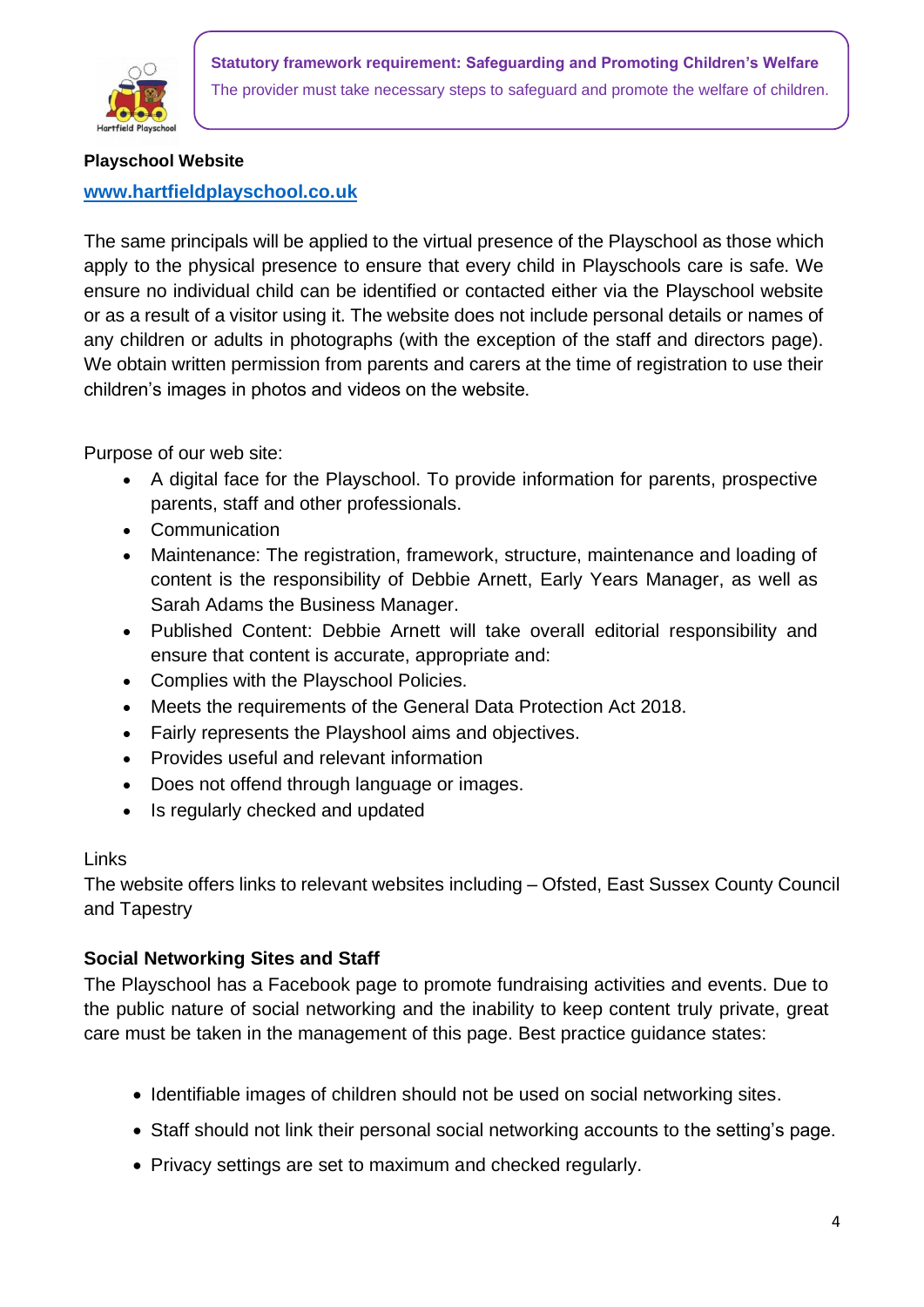

• Photographs or videos of looked after children must not be shared on social networks

# **Staff must not 'friend' parents with children currently at playschool on their own personal social network sites unless they were 'friends' before their child started playschool. Staff must never discuss any elements of their work at pre-school on any social media**

## **Mobile Phones**

- Personal mobile phones are permitted on the premises. They are to be kept in a locked storage box that will be kept in the kitchen. Only management will be have access to the key, staff will have access to the key when having a lunch break. Visitors phones must be locked away too.
- Staff must ensure there is no inappropriate or illegal content on their devices.
- Staff can use their phones in their lunch break either away from the Playschool building or in the office with the door shut. The main playroom, quiet room, bathrooms and kitchen are mobile free zones.
- Mobile free zone posters are displayed and parents and visitors are asked to not use their phones in these areas. If parents are spending time in the room for a visit or settling in, their mobile devices must be left in the lockable storage box before going into the setting where the children are.
- Personal mobile phones must never be used to contact children or their families (unless via the email system of the Business Manager and Early Years Manager, nor should they be used to take videos or photographs of children).
- A mobile phone can be taken for emergency use on excursions. The DSL on duty or the Manager (also a DSL) will check the phone for images before it leaves the building and when it returns.
- The E-safety Lead reserves the right to check the image content of a member of staff's mobile phone should there be any cause for concern over the appropriate use of it.
- Concerns will be taken seriously, logged and investigated appropriately.

Should inappropriate images be found then the Local Authority Designated Officer (LADO) will be contacted immediately and their advice followed. Ofsted will also be advised.

### **Smart Watches**

If a member of staff chooses to wear a Smart watch notifications and connection to the internet must be switched as you enter the setting and only activated again when leaving the setting.

Random checks will take place to ensure this is adhered to.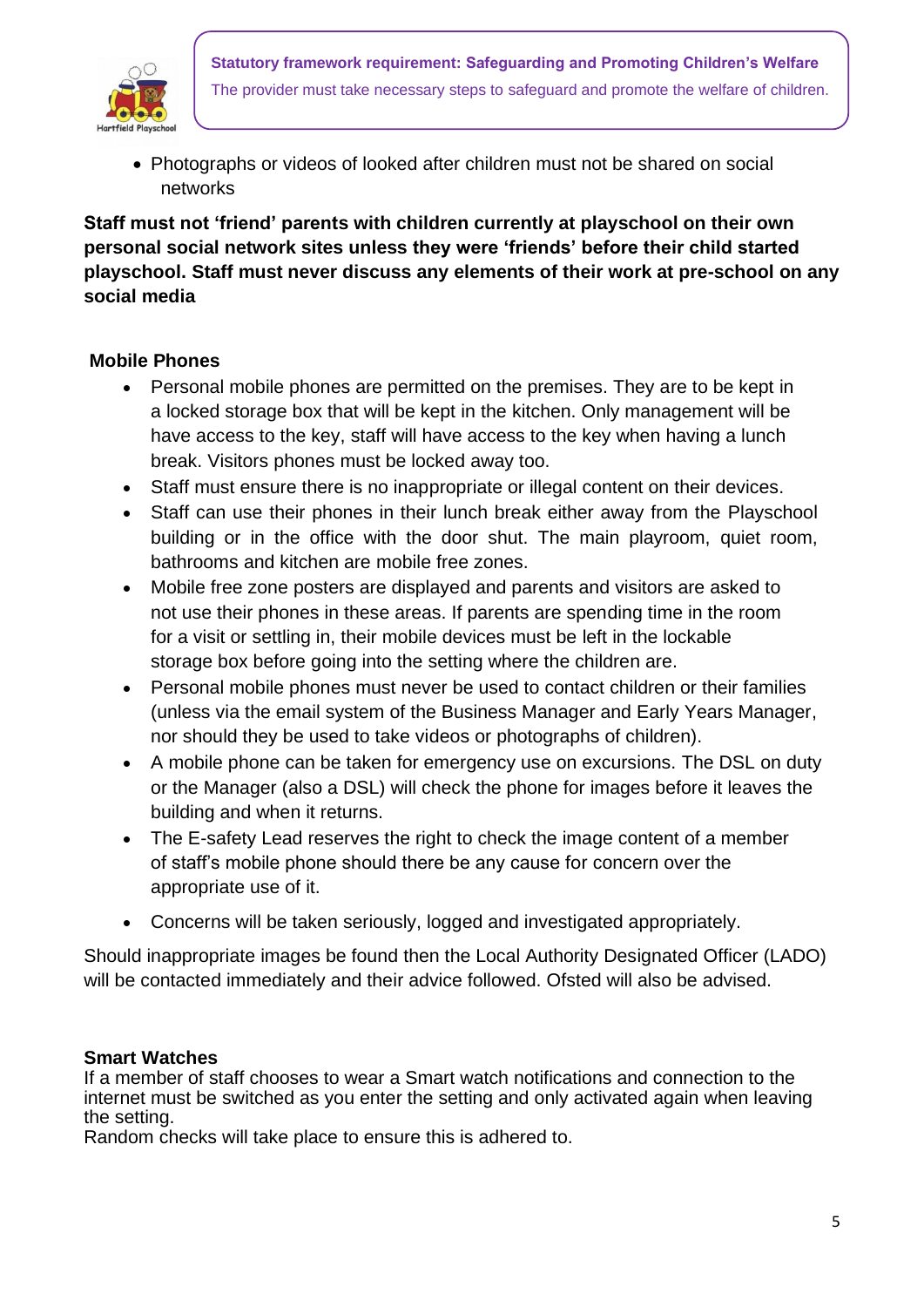

# **Photographs and Video**

Digital photographs and videos are an important part of the learning experience in early years settings and staff have a responsibility to ensure that they not only educate children about the safe and appropriate use of digital imagery, but also model good practice themselves.

- Written consent via our registration form must be obtained from parents or carers before we take any photographs/videos of their children. All staff are notified of children where permission has not been granted. In addition we give all parents a letter advising them about the security surrounding our online learning journey (Tapestry), parents set their own unique secure password, so that they can only access their own child's record.
- Staff will ensure that children are comfortable with images and videos being taken.
- Staff must not use personal cameras, iPads, video equipment or camera phones, to take images of children
- Setting issued devices (Samsung Tabs and management iPad) should only be used on outings and must be password protected.

## **Laptops/iPads/Tablets**

Staff Use:

- All staff use their Playschool tablet to update Tapestry. All devices and accounts are password protected. If the tablet is taken off site by staff (for updating Tapestry), staff must return the tablets to work when they are next in setting. The Early years Manager ensure that all staff have their tablets with them when they are at Playschool.
- Staff will ensure that setting laptops and devices are made available as necessary for anti-virus updates, software installations, patches, upgrades or routine monitoring.
- The manager has overall responsibility for the security of any data or images held of children within the setting.

## **Children's Use**

• iPads, tablets or laptop use must be supervised by an adult at all times and any games or apps used must be from a pre-approved selection checked and agreed by the E-Safety lead.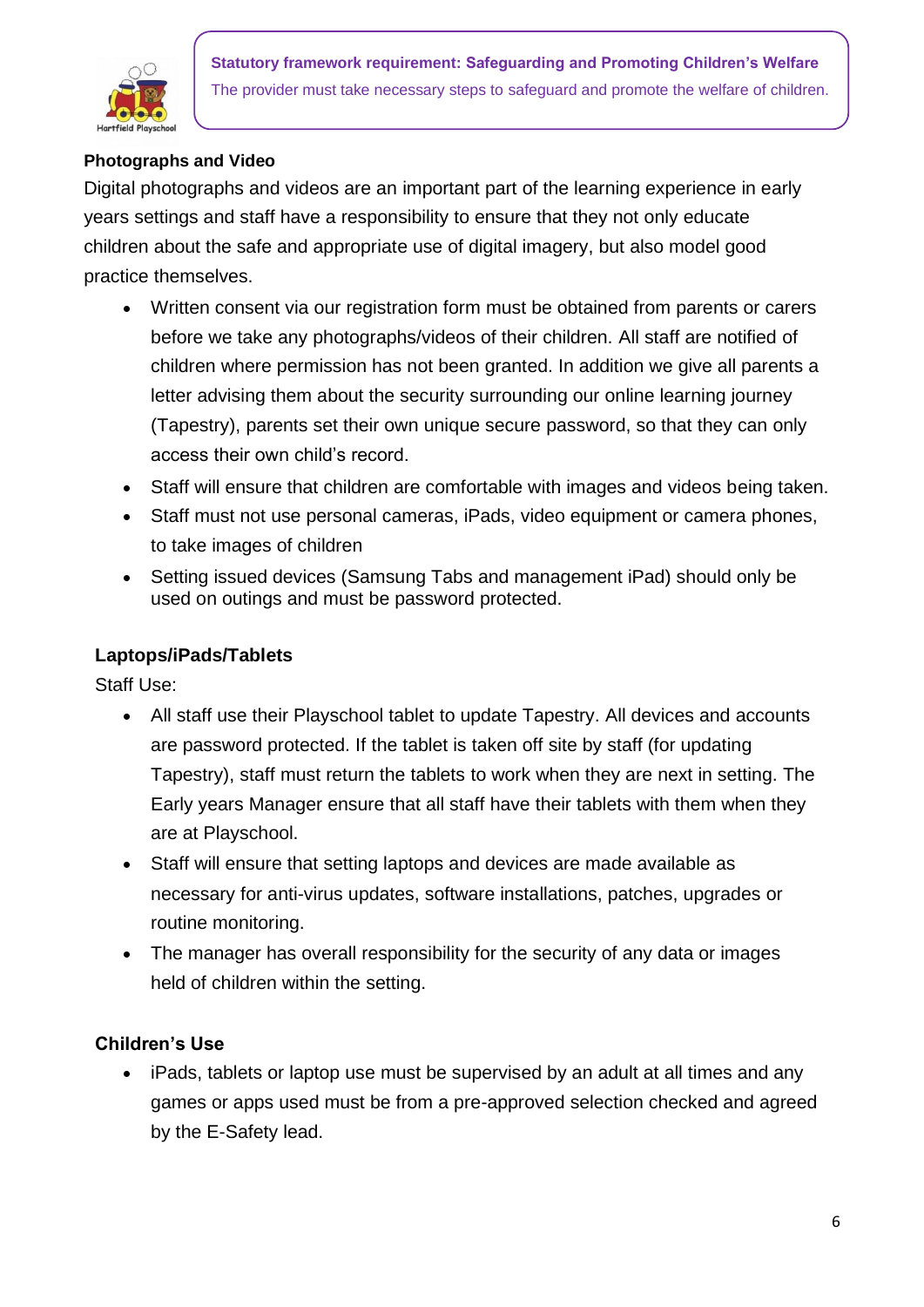

- Online searching and installing/downloading of new programmes and applications is restricted to authorised staff: Debbie Arnett.
- If staff wish to use content from any other site, they will check the content to check its suitability.

### **In the event of staff misuse**

If an employee is believed to have misused the internet or setting network in an illegal, inappropriate or abusive manner, a report must be made to the E-Safety lead immediately. The appropriate procedures for allegations must be followed and the following teams/authorities contacted:

- Police/CEOP (if approapriate)
- LADO via the online referral form through ESCC [https://www.eastsussex.gov.uk/childrenandfamilies/professional](https://www.eastsussex.gov.uk/childrenandfamilies/professional-resources/lado/referrals/)[resources/lado/referrals/](https://www.eastsussex.gov.uk/childrenandfamilies/professional-resources/lado/referrals/)

In the event of minor or accidental misuse, internal; investigations will be initiated and staff disciplinary procedures followed only if appropriate. All incidents are logged in our E-Safety incident log.

## **Examples of inappropriate use**

- Accepting parents as 'friends' on social networking sites
- Behaving in a manner online which would lead any reasonable person to question an individual's suitability to work with children or act as a role model.
- Accepting or requesting children as 'friends' on social networking sites.

### **Electronic Learning Journeys**

We have used an online system 'Tapestry' to track and share a child's progress with their parents, since 2014. The benefits include improved levels of engagement with parents, reduction in paperwork and careful tracking of the children's progress. Careful consideration has been given to safeguarding and data security. To that end we have ensured that:

- Tapestry's information is kept on secure dedicated servers based in the UK. Access to this information is via a unique user ID and password. Parents can only see their child's information and have NO access to other children's.
- Parents are given a letter fully explaining Tapestry on their child's first day, they are able to set their own secure and unique password.